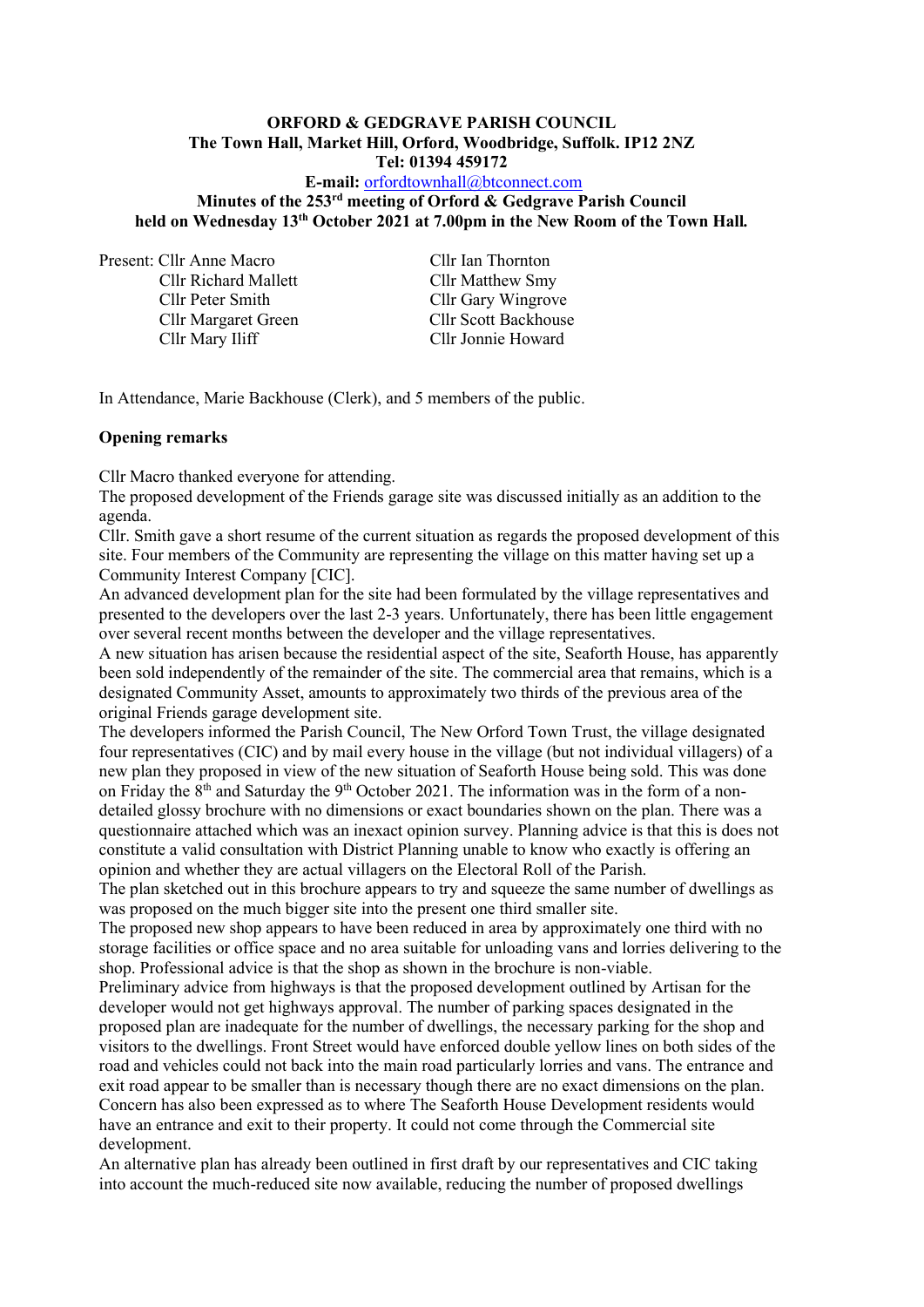appropriately and designing a shop of suitable size and facilities to be viable whilst taking into account the need for affordable housing in the community. Funding for this new plan is being applied for.

Cllr Macro thanked Cllr Smith for his report and asked if the members of the public (MoP) had any questions.

The first MoP said that in the original plans the corner plot was to be used for the shop. It was to be purchased by the CIC for the village.

Cllr Smith said that the area of Seaforth House has been sold separately by the owner.

The MoP said that he had been working on the boundaries of the garage site and that the site had become a rat haven, with many of the door's haven fallen off the buildings: the site is not safe.

Another MoP asked what the PC/NOTT required in regard to affordable housing.

Cllr Smith replied that there is a need for affordable housing but probably not small single bedroom flats but rather family sized two- and three-bedroom dwellings.

A question was asked as to what was happening to the fuel pumps.

Cllr Smith responded that the fuel pumps would be very expensive to put in and electric cars are the way forward.

A MOP stated that the fuel pumps would take up too much space on the smaller site.

Cllr Macro thanked Cllr Smith and the MoP.

4 MoP left at 7.22pm.

### **MINUTES**

#### **1. Reports from Representatives**

- 1. County Councillor Andrew Reid. Absent and no report received.
- 2. District Councillor Ray Herring Absent and no report received.

# **2. Apologies for absence:**

Cllr C Ambury and the Treasurer.

- **3. Acceptance of Apologies** The Councillors all agreed to accept the apologies.
- **4. Declarations of interest:** Cllr Backhouse – rent on the recreation ground.
- **5. Applications for dispensation:** None
- **6. It was agreed that the minutes of the 252 nd Parish Council (PC) meeting held on the 22nd September 2021 be accepted as a true record of the meeting.**
- **7. Matters arising from the 252 nd Parish Council meeting held on the 22nd September 2021.** 7.1 Traffic Management – Cllr smith said that he had submitted the Council decision to increase the lines in Gedgrave Road but was advised to include these in the next round of proposals, as it would mean the third consultation for this section of work. 7.2 Internal Control Statement – Cllr smith said that this is to take place on the  $3<sup>rd</sup>$  November. 7.3 Festival of Suffolk 2022/Queens Platinum Jubilee – Cllr Smith said that this item would

need to be placed on future agendas for further discussion. The owner of the garage has given permission for the PC to have the metal post for the use of the beacon.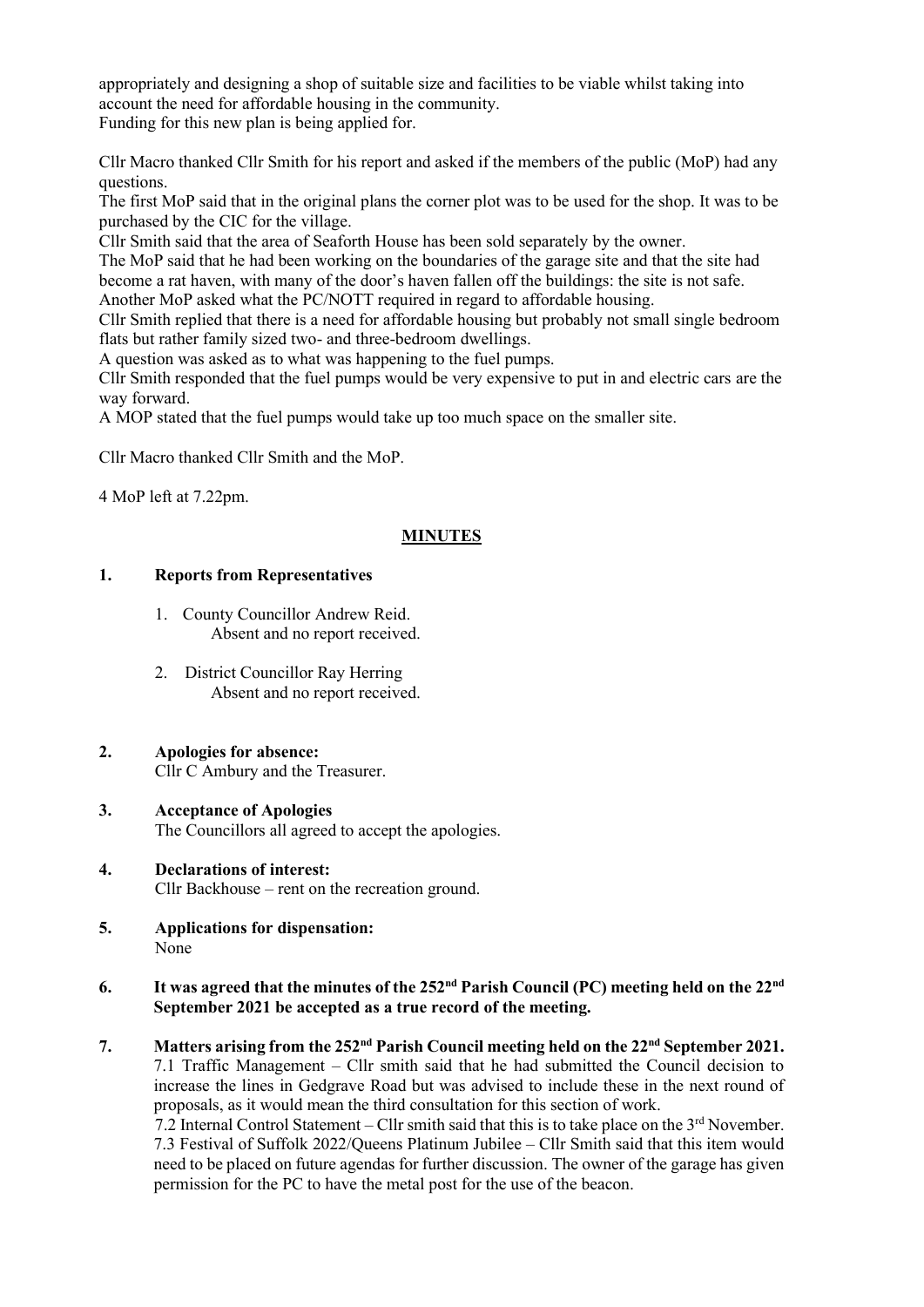ACTION: Cllr Macro to approach a resident to see if he can move the metal post from the garage site. Cllr Macro to liaise with Mr Rumsey re a quote for a new beacon for the village. 7.4 Hedges – Cllr Howard reported that there is a very overgrown hedge on the corner of Pump Street and Castle Lane.

ACTION: Councillors to take photos of overgrown hedges and send to the Clerk.

7.5 Recreation Ground – Cllr Wingrove presented the floor size of the Flower Show marquee to the Councillors. It was 350 sqm.

It was agreed by all that a charge of 50p per sqm per day would be a reasonable price for hiring an area of the recreation ground.

Cllr Macro reported that the 'kite flying' had not been covered over on the recreation ground gate as, having visited two other recreation grounds, it was interesting to see that they also had the same signs.

ACTION: Clerk to investigate further the 'no kite flying 'signs.

7.6 Cherry Tree on Village Green – The Clerk confirmed that she had contacted S Lord to complete the work on the tree, this was to remove the tree, stump and roots and level the soil ahead of the planting of another tree. S Lord confirmed that the tree removal would require permission from ESC, this would take 6-8 weeks.

7.8 Resignation of a Councillor – The Clerk reported that ESC had been notified and a Notice had been placed in the noticeboard, which expires on the 14<sup>th</sup> October. The Council may coopt at the next PC meeting in November.

7.9 Look of the garage site – Cllr Thornton reported that he had found some green fencing that could go over the haras fencing and this would give a screen to people driving past. The cost for 2m x 3m is £30, it would cost about £600 to cover the front of the site.

Cllr Howard proposed that we wrote a letter to the owner of the site explaining our proposal, this was seconded by Cllr Backhouse. A vote was taken and there was 5 against, 1 abstention and 3 for; it was therefore decided not to proceed with the screening.

#### **8. Contributions by members of the public.**

The MoP commented that the no kite flying signs were placed on the recreation ground many years ago to protect the trees. Kites were becoming entangled in the trees and when people climbed up to retrieve the kites the branches were being broken off.

#### **9. Finance**

9.1 The Council received, noted, and approved the authorisation for payment sheet. Expenditure as follows: PKF Littlejohn (External Audit Fee) - £240 and David Bracey (Play area safety inspection) - £150 Total £390 Also, the staff wages of £1325.30 (summer months wages, winter months is £1134.12).

9.2 Quarterly accounts – The Council received, noted, and approved the quarterly accounts. The bank accounts at the end of September were as follows:

Unity Trust current - £16,403.38

Unity Trust (precept deposit account) - £28,000.00

Unity Trust deposit - £6,120.00

Barclays current account - £1,305.27

Included in the above is one year's precept reserve - £28,000 and traffic management reserve  $-$ £511.

9.3 External audit – The Clerk reported that the external audit had been received and there was a comment stating that there needed to be better payment controls and approval procedures. The Treasurer now provides the PC with authorisation for payment sheets ahead of paying the invoices. At the start of the financial year the PC will be informed of the wages cost as this is the same for 6 months of the summer and then 6 winter months. There is no overtime paid to staff. Invoices are to be presented at the PC meeting and these will be approved by two Councillors.

This was noted by all the Councillors.

#### **10. Planning**

None

#### **Other notifications:**